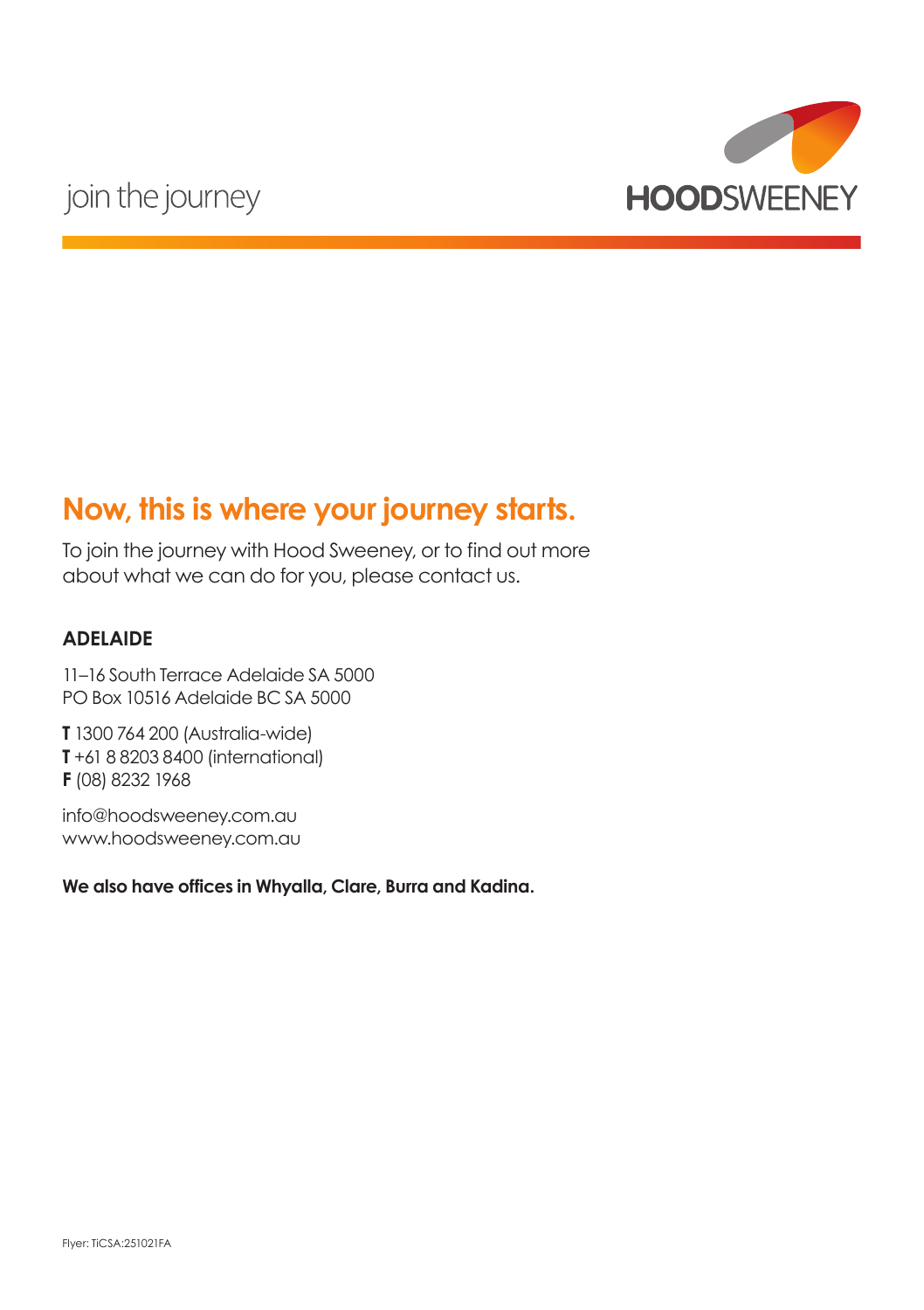

# **Professional Services**



For members of the Tourism Industry Council of South Australia

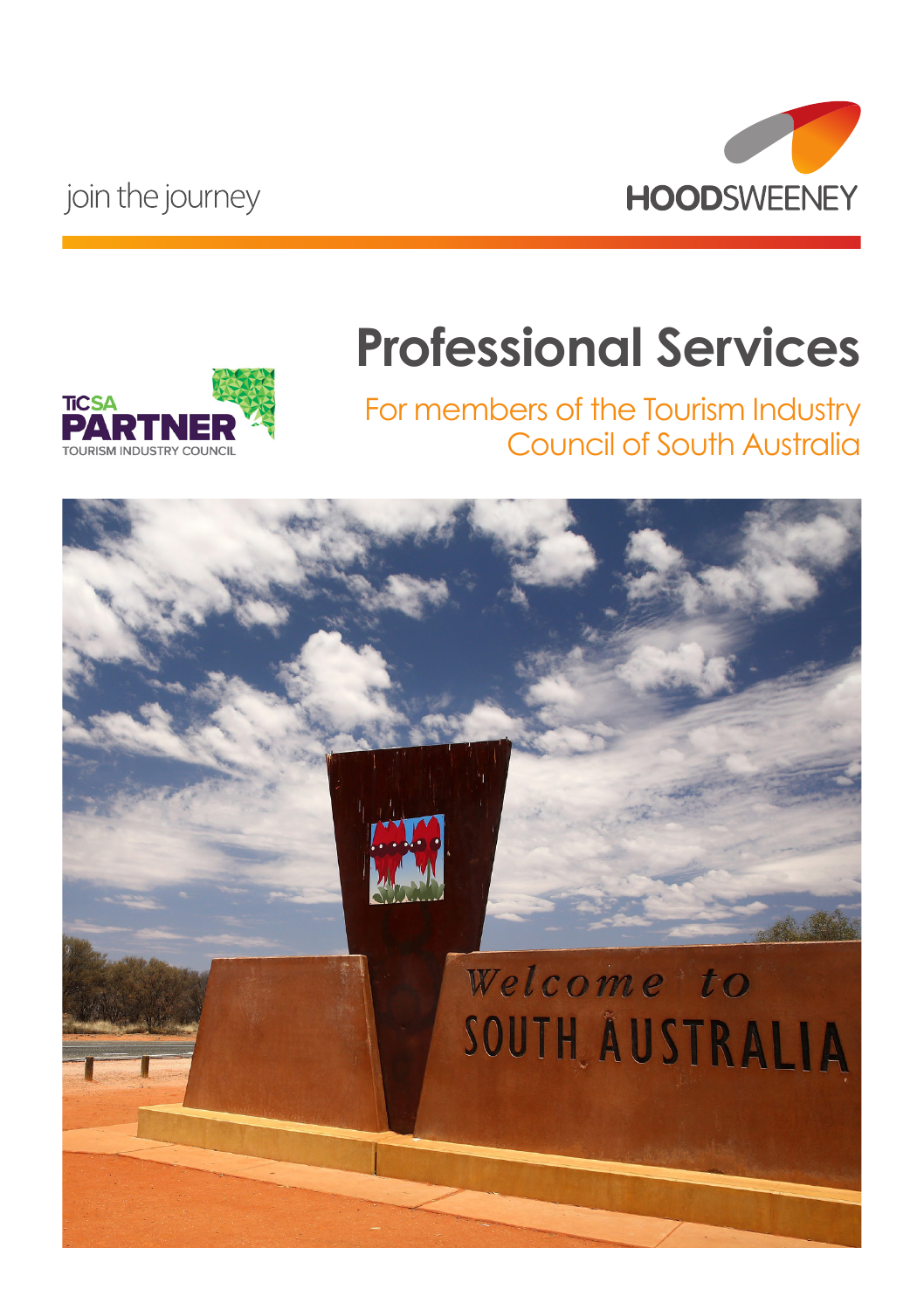# Hood Sweeney is **proud** to **partner** with TiCSA, providing a range of services to **help** members build **robust** and **sustainable** businesses.

A South Australian professional services firm with more than 40 years of experience, Hood Sweeney provides business advice in the following diverse but connected areas:

- **Accounting & Business Advisory**
- Consulting & Performance Coaching
- Financial Planning\*
- Technology Services
- Finance<sup>#</sup>
- People & Culture Consulting
- Marketing Advisory.

Our 130 staff in five offices, Adelaide, Clare, Whyalla, Burra and Kadina, assist more than 3,000 clients, ranging from small to medium-sized businesses and family businesses, not for profits and healthcare providers.

Our services are complemented by our centres of excellence in Food, Hospitality and Tourism, Wine and Agribusiness, Health and Not for Profits.

Our business is based on the simple principle that the way we interact with our clients, community and people is fundamental to our business success.

Through strong and respectful relationships, we aim to add value for our clients and their businesses.

# Services provided by Hood Sweeney Finance Pty Ltd Australian Credit Licence No. 391396

<sup>\*</sup> Services provided by Hood Sweeney Securities Pty Ltd AFSL No. 220897